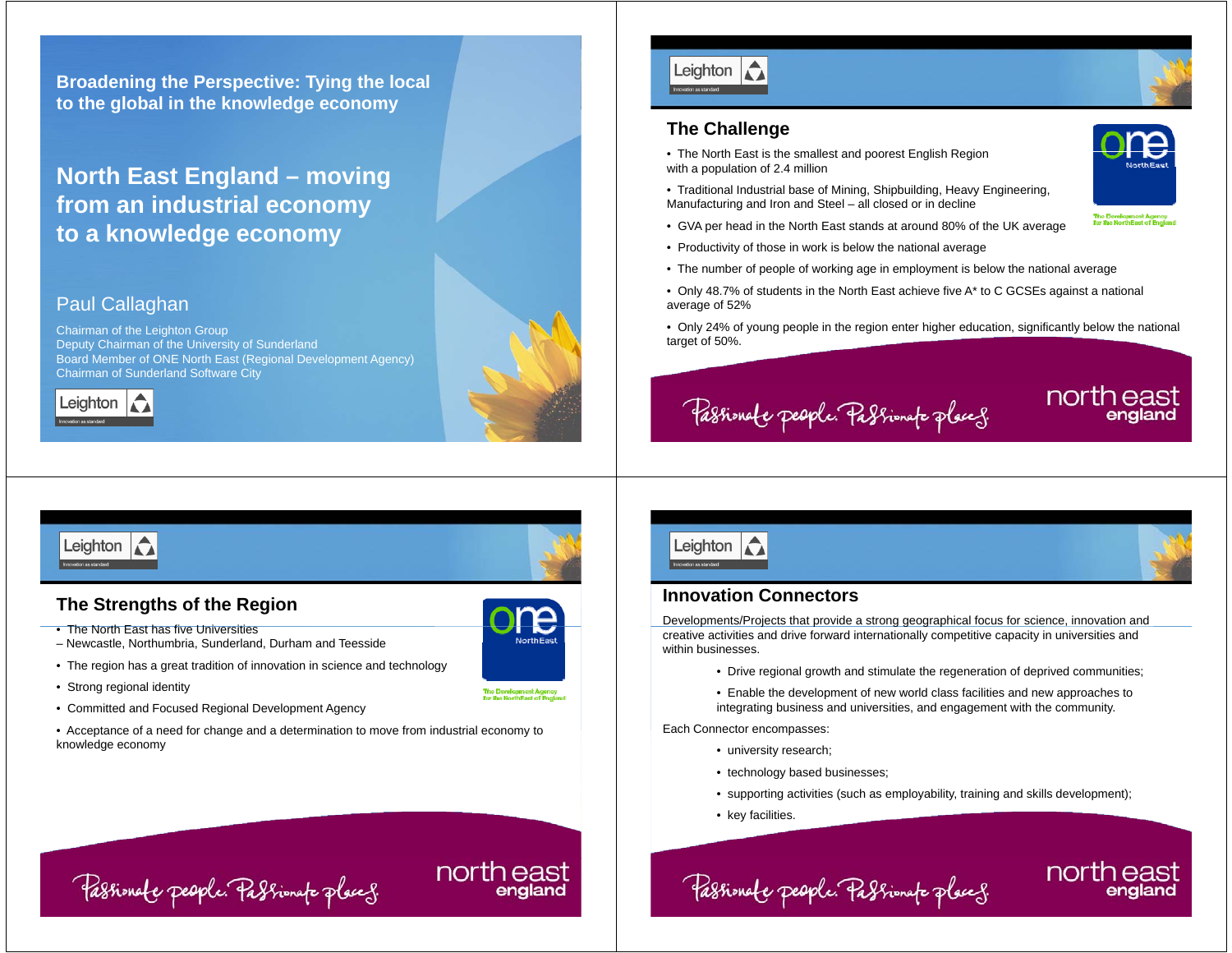





Substantial new capabilities and activities in respect of the development and commercialisation of science, particularly in the following areas:

- Ageing;
- Stem Cells and Regenerative medicine;
- Energy;
- Molecular Engineering.

The core of the Science City will be in the western area of Newcastle at the former Newcastle Brewery Site, Newcastle General Hospital and the areas around the Centre for Life.

Other sites will be developed that directly link to this agenda. Newcastle Science City will develop innovative approaches to the education of young people in science throughout the region.

Passionale people. Passionate places.

north east england

north east

england



# **Energy Centres**

Network of research and innovation facilities throughout the region concerned with new and renewable energy, taking a key role in the development of new, more sustainable approaches to the use of energy by businesses, public organisations and domestic users. These include:

• NaREC (New and Renewable Energy Centres) centre at Blyth;

Passionale people. Passionate places.

- CREEL (Centre for Renewable Energy from Land) at the University of Newcastle
- GREAT Institute (Geothermal Research Education and Training) at Easington;
- Fuel Cell Application Centre and Centre for Biomass and Biodiesel in Tees Valley;

north east

enaland

• New technology for oil and gas, including carbon capture, in Tees Valley.



# **Teesside Digital City**

Partnership between the University of Teesside and individual businesses

Passionale people. Passionate places.

- Developing research, facilities and business in respect of new media, particularly games and animated film;
- Developing new facilities for business in central Middlesbrough;
- Furthering the development of the innovative cluster of related businesses already established in this area.